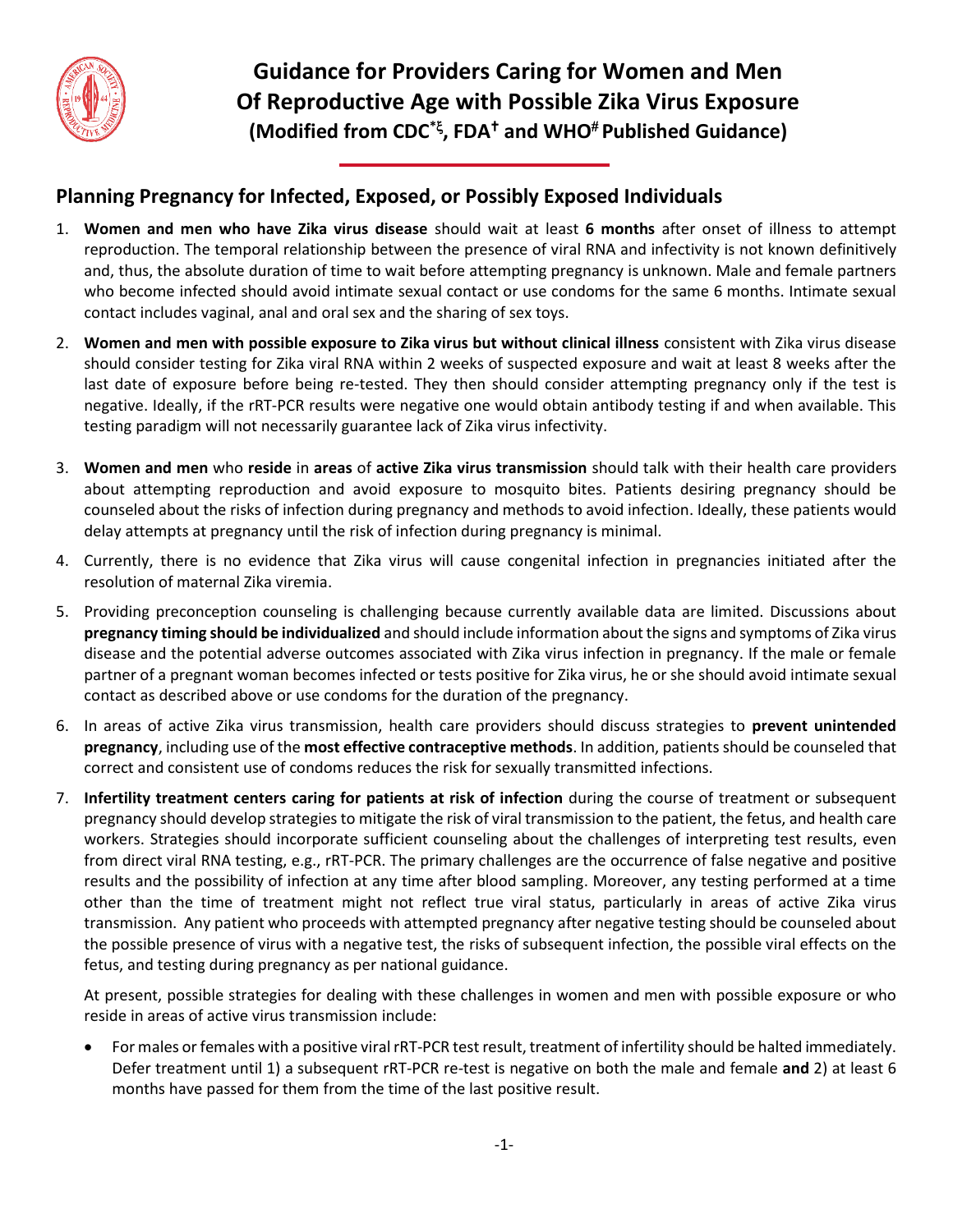- For males or females without testing or with a negative rRT-PCR test result, consider gamete or embryo cryopreservation and quarantine until 1) a subsequent rRT-PCR re-test is negative on both the male and female **and** 2) at least 8 weeks have passed from the time of the gamete collection.
- For males not previously infected with the Zika virus who are planning travel to an area of active virus transmission, consider semen cryopreservation before travel. Ideally they should be tested for viral RNA by rRT-PCR at the time of semen collection and within 1 week after return.

## **Zika Testing Limitations**

- 8. **Testing for Zika has been complicated.** Testing is not universally available for use in those individuals for whom testing is recommended and the cost is not universally covered by insurance. Reproductive health care providers should identify the tests that are available in their community, the limitations and interpretation of the results of these tests, which patients will be allowed testing by these testing facilities, and whether testing is covered by insurance. Ideally this information would be obtained before patients who are infected or at-risk for infection present for care.
- 9. **Routine testing** for Zika viral RNA by rRT-PCR should be made available for women or men who are attempting reproduction and who have possible exposure to Zika virus but no clinical illness. Evidence suggests that a positive test for Zika viral RNA in serum is likely associated with the presence of virus in semen or other bodily fluids. A negative serum test result by RT-PCR would not necessarily preclude the presence of the virus in semen or other bodily fluids. Patients should be provided counseling regarding interpretation of the test results.
- 10. Although Zika virus can be present in semen and cervical and vaginal secretions and sexual transmission of the virus has occurred between partners of the same and opposite sex, **testing of semen and cervical and vaginal fluids is not recommended** until methods for detecting Zika virus in semen or bodily fluids other than serum or urine are validated.

## **Fertility Treatments Using Autologous or Donated Gametes**

- 11. **Fertility treatment for sexually intimate couples** using their own gametes and embryos should follow the timing recommendations for persons attempting reproduction.
- 12. The Food and Drug Administration (FDA) guidance states that living donors of sperm, oocytes and embryos will be deemed ineligible for anonymous donation if they have any of the following risk factors:
	- medical diagnosis of Zika virus infection in the past 6 months;
	- residence in or travel to an area with active Zika virus transmission within the past 6 months; or
	- within the past 6 months had sex with a male partner who, during the 6 months before this sexual contact, received a diagnosis of or experienced an illness consistent with Zika virus disease, or had traveled to an area of active Zika virus transmission.
- 13. **Directed (or known) donors** must undergo the same evaluation and eligibility determination as anonymous donors.
- 14. **Fertility treatment using a gestational carrier** should follow timing recommendations for gestational carriers as for persons attempting reproduction.
- 15. When using **donated embryos**, consideration should be given as to the potential exposure of the embryos to Zika virus, particularly if the embryos were frozen at a time before these screening processes were in effect.
- 16. It is tempting to assume that the use of techniques for sperm preparation that have been shown to be effective for minimizing the risk of HIV transmission should be similarly effective for minimizing risk of Zika virus transmission. However, **these procedures have not yet been demonstrated to be effective in preventing transmission of the Zika virus nor has cryopreservation been demonstrated to destroy the Zika virus.**
- 17. Data involving Zika, its transmission and infectivity, and its adverse effects on fetuses and adults is changing daily. **Guidance based on current knowledge is iterative** as our understanding of this virus rapidly changes. Any guidance published today may not be accurate for counseling and treatment of individuals tomorrow.